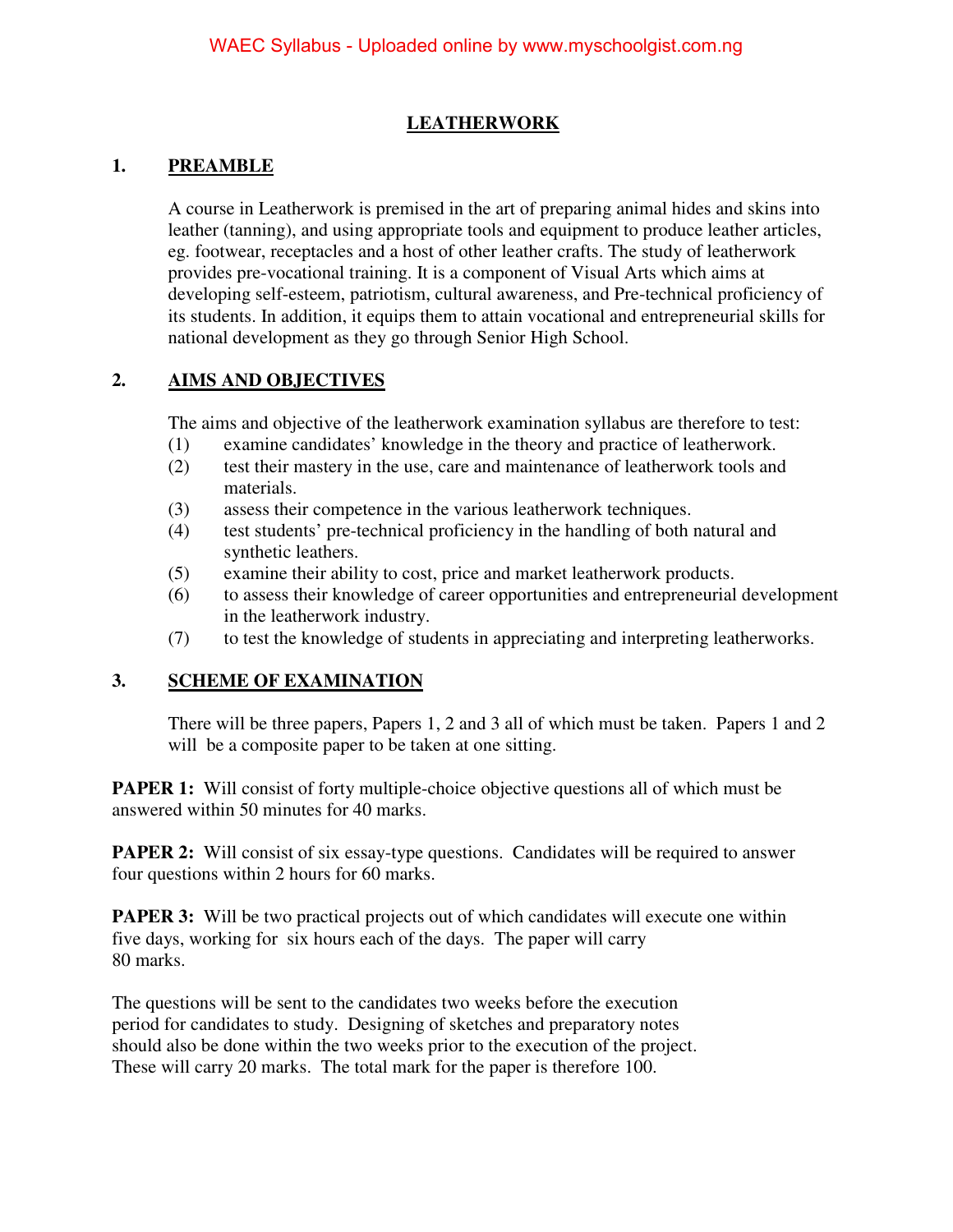# **4. DETAILED SYLLABUS**

The course in Leatherwork at the Senior High School level of study should include its history, the use of tools and materials in its industry and the production of its tools with items in the environment. The examination will cover all aspects of the teaching syllabus, both the theory and the practical sessions, and shall include the following:

### (1) Introduction to Leatherwork:

The meaning of leatherwork, history of leatherwork and the rationale for studying leatherwork.

Clarification of the uses of leather.

- (2) Leathers and their Use.
	- (i) Leather: Characteristics of leather, Types of leather, structure of skin and hide. Chemical composition of leathers source and preparation. Other leather Materials eg. Synthetic, Offcuts.
	- (ii) Uses: Containers, Body Items, Household items, Religious/Magical items, Industrial items, sports, Defence and protective,

Music

and Entertainment, Animal Accessories.

- (3) Materials, Tools And Equipment
	- (i) Materials: Definition, Types and Uses.

(ii) Tools and Equipment: Definition, Sources and Preparation. Care, repair and

Maintenance

(4) Classification and Uses of leather. Classification: Hides eg. cattle, equine, deer etc Skins eg. goat, sheep, reptiles etc.

#### Kips. eg. rabbit, squirel, skunk etc.

 Uses: Hides use for industrial and heavy items. eg. Industrial belts, boots etc. Skins use for foot wears, garments, musical instruments etc. Kips for fancy goods eg. gloves, headgear etc.

(5) Career Opportunities in Leatherwork Leather production (tanning) Leather technologist, Leather art/decoration/restoration.